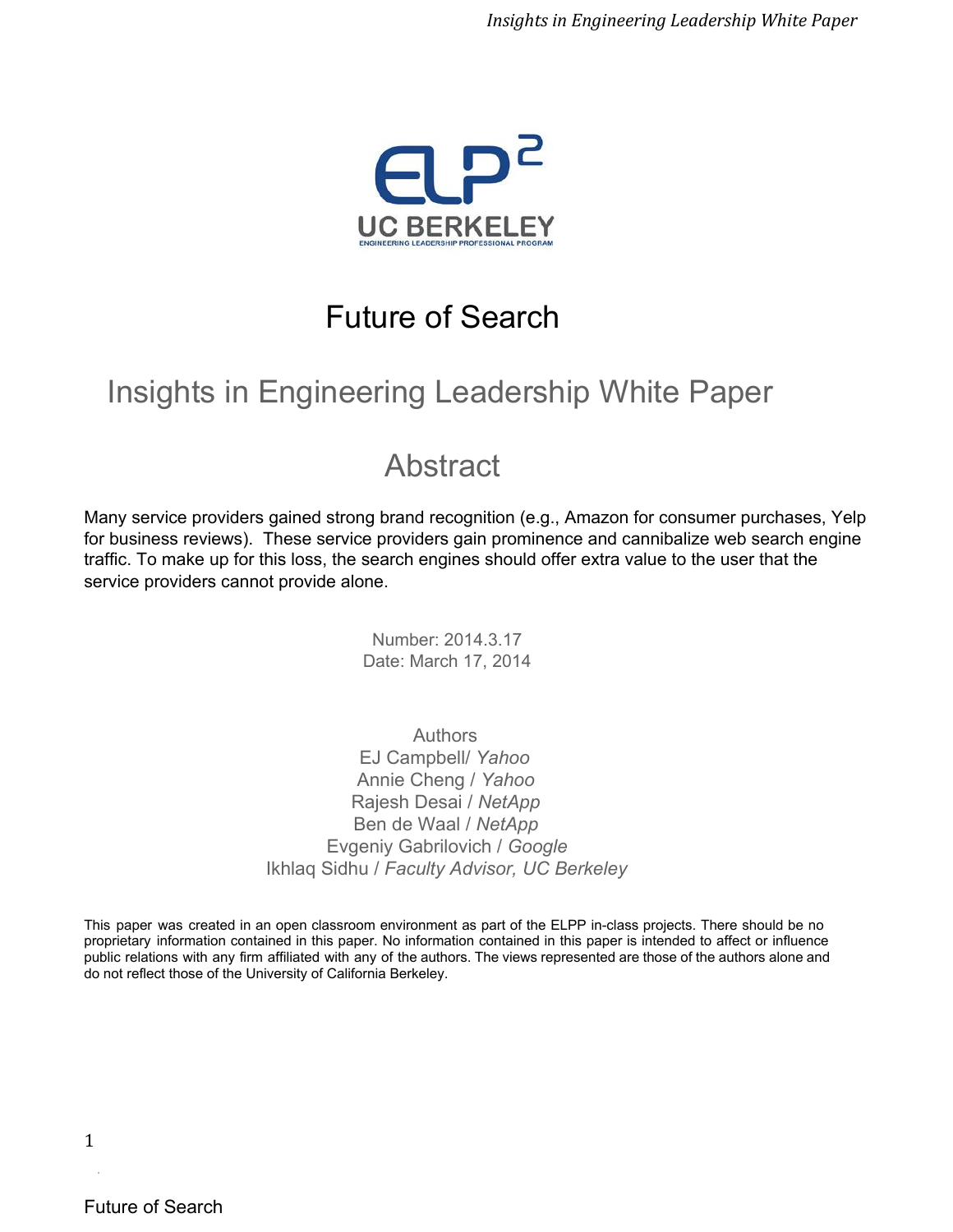# I. Introduction and Observation

Through the past decade, web search used to be the single place to translate user's intent (query) to information (knowledge) and action (purchase, print out map, install software). Now service providers such as Yelp, Flixter, Facebook, Twitter and Amazon are satisfying these intents via their web portal and gain dominance via easy to access and personalized mobile apps.

In order for search engines to stay part of a user's transactional experience and counteract the threats of service providers, two things must happen:

- 1. Search engines must use their vast knowledge of the entire web and app content, combined with their intimate knowledge of their users, to provide superior search results.
- 2. Search engines must provide comprehensive deep links into native mobile apps. This will ensure they can continue to provide the optimal search results for every query.

### II. Existing Service Provider Marketplace

In [May](http://www.google.com/url?q=http%3A%2F%2Fwww.emarketer.com%2FArticle%2FApp-Downloads-Will-Double-Next-Four-Years%2F1010579&sa=D&sntz=1&usg=AFQjCNEmUIqbrueo1WbyoQzSr86rCXHroA) of 2012, the average US smartphone user had 41 applications installed and the spent 39 minutes a day using them. It is expected that app downloads will quadruple in the next four years. [1], [2]

A more recent [study](http://www.google.com/url?q=http%3A%2F%2Fblog.flurry.com%2Fbid%2F95723%2FFlurry-Five-Year-Report-It-s-an-App-World-The-Web-Just-Lives-in-It&sa=D&sntz=1&usg=AFQjCNE0fl0IKNs1BvKRPZ5bLXfX12o5Kg) [3] from April 2013, showed that when Smartphone and Tablet use is combined, US consumers spend 2 hours on their devices and spend 80% of that in applications, with 50% of that spent on Facebook or playing games. Consumers spend just 20% of their time in a web browsers. Users are also becoming comfortable with installing and using applications, with the average apps opened increasing from 7.2 to 7.9 per day from 2010 to 2012.

Table A1 shows the monthly unique users of top service providers and how that compares to Web search usage.

| Property            | Monthly Unique Users (US) -- Sept 2013 |
|---------------------|----------------------------------------|
| Google Search (web) | 68-75MM                                |
| Google Search (app) | 55-65MM                                |
| Yelp (web)          | 21-28MM                                |
| Yelp (app)          | 7-10MM                                 |
| Ebay (web)          | 27-34MM                                |

Table A-1 monthly unique users of top transactional sites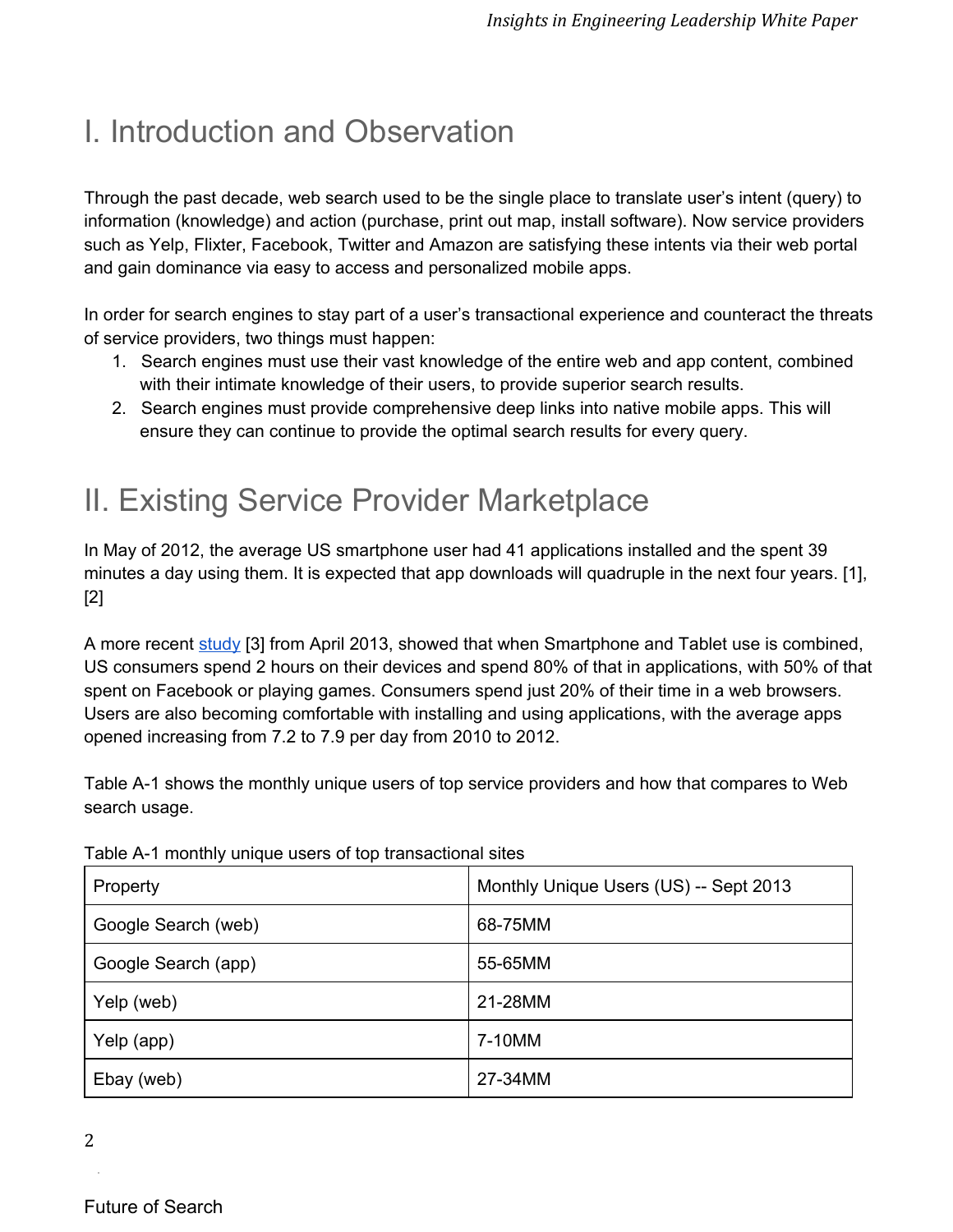| Ebay (app)   | 14-20MM |
|--------------|---------|
| Amazon (web) | 44-58MM |
| Amazon (app) | 11-23MM |

Source: Comscore Mobile Metrix 2.0 Key Measures September 2013 (data approximated)

While the above data shows that mobile web site are still significantly more popular way of accessing these sites, apps are growing fast:

Table A-2 Apps reach growth

| App           | June 2012 to Feb 2013 Growth Rate |
|---------------|-----------------------------------|
| Google Search | $-2%$                             |
| eBay          | $+30%$                            |
| Amazon Mobile | $+25%$                            |

Source: Comscore Mobile Dashboard June '12 and Feb '13

As we see, the installation base of the Google Search app has plateaued, while Ebay and Amazon mobile apps have significantly increased their reach.

This poses an existential threat to the search engines. If special purpose applications become dominant, large sites like Amazon and eBay could find it in their best interest to stop spending money on AdWords. The bet would be that consumers will move from starting their transactional and actionable queries on a search engine to specialized apps and sites, cutting out intermediaries and weakening their competition by limiting exposure to competitive results. This strategy worked well for Southwest Airlines. For more than a decade, they've blocked access to their fares from travel sites like Expedia, forcing [consumers](http://www.google.com/url?q=http%3A%2F%2Fnews.cnet.com%2F2100-1017-881149.html&sa=D&sntz=1&usg=AFQjCNHAQ8VrHg_e8Q4HLLxM2BPHqN5Jpg) to visit [4] southwest.com instead. This cuts out the middle-man and gives Southwest Airlines full control over the customer relationship.

Twitter.com also employed a similar strategy when they cut off access to Google's [firehose](http://www.google.com/url?q=http%3A%2F%2Fsearchengineland.com%2Fas-deal-with-twitter-expires-google-realtime-search-goes-offline-84175&sa=D&sntz=1&usg=AFQjCNGhfDJDdXm7dKQYa3ruf3cTM-m3JA) [5], eliminating Google's ability to answer real-time queries (e.g. a user asking "what is the source of that fire?"). Losing this access was so significant that Google was forced to shutter their real-time search product search, ceding control to twitter for these queries. Search engines can't let the same thing happen to the much more lucrative e-commerce traffic.

Apple itself is a significant threat to search engines. Over the past two years, Apple has added digital wallet capabilities to the iPhone and iOS through innovations such as Passbook, fingerprint scanning, [iBeacon](http://www.google.com/url?q=http%3A%2F%2Fsupport.apple.com%2Fkb%2FHT6048%2520&sa=D&sntz=1&usg=AFQjCNH78RhevVg0ZEQ4JdrntQTMMxBQjA) [15] and **[Bluetooth](http://www.google.com/url?q=http%3A%2F%2Fwww.mobilepaymentstoday.com%2Fblog%2F12157%2FBLE-vs-NFC-The-future-of-mobile-consumer-engagement-now-infographic&sa=D&sntz=1&usg=AFQjCNHYdlZcTpZOFBIDAwagtrTyW_FnUw) Low Energy support** [16]. Apple has over 600 [million](http://www.google.com/url?q=http%3A%2F%2Fwww.businessinsider.com%2Fchart-of-the-day-apple-has-600-million-accounts-blowing-away-every-other-company-2013-11&sa=D&sntz=1&usg=AFQjCNGT2CnET0uQ_1rOirE5WYXbbKFo-g) [6] users on file, many linked with a credit card. This gives Apple the ability to become a significant player in e-commerce infrastructure. Apple could choose to extend their App Store model to provide a way for native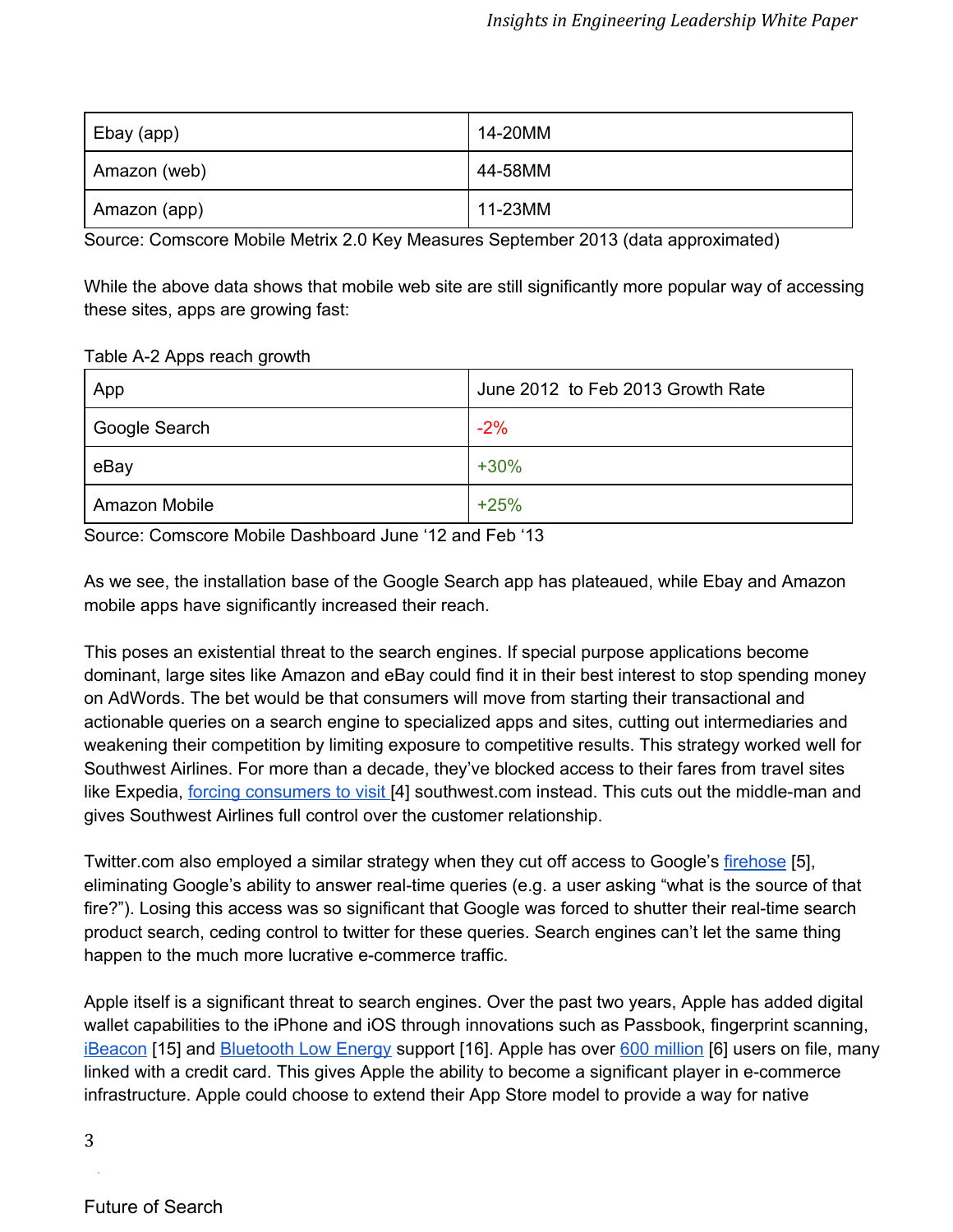applications to sell goods and services with these ID's on Apple devices. We already see this will virtual goods sales in mobile game apps and music sales through ITune app. Apple has a huge incentive to weaken Google in any way possible given that they are Apple's fiercest [competitor](http://www.google.com/url?q=http%3A%2F%2Fmashable.com%2F2014%2F02%2F07%2Fgoogle-second-most-valuable-company%2F&sa=D&sntz=1&usg=AFQjCNFIt7IeGxbWNE8UnFX0A4ukzo26SQ) [\[7\],](http://www.google.com/url?q=http%3A%2F%2Fsupport.apple.com%2Fkb%2FHT6048&sa=D&sntz=1&usg=AFQjCNHtw66j9Amqz8CE3zEU9fAtjXDFTw) making this [scenario](http://www.google.com/url?q=http%3A%2F%2Fsupport.apple.com%2Fkb%2FHT6048&sa=D&sntz=1&usg=AFQjCNHtw66j9Amqz8CE3zEU9fAtjXDFTw) all the more likely.



Figure A1 Number of Accounts: Apple, Amazon, and PayPal

Finally, mobile messaging apps are also eroding the Search engine's traditional place in the transactional commerce ecosystem. During a recent promotion, WeChat, a mobile messaging app popular in China, was able to sell 150,000 [Smartphones](http://www.google.com/url?q=http%3A%2F%2Fthenextweb.com%2Fasia%2F2013%2F11%2F28%2Fchinas-xiaomi-sold-150000-smartphones-10-minutes-using-chat-app%2F%23!AZvMf&sa=D&sntz=1&usg=AFQjCNECfvnNI6INajNazvJZKUj1mVPUCA) [8] in under 10 minutes. Ecommerce revenue for Line increased 32x year over year. Facebook is also in an excellent position to start eating into Search Engine's position as the jumping off point for e-commerce searches, given the time spent in the app and the closely held knowledge of the user's social graph.

# III. Technology: App vs the Web

We can divide how the internet is consumed into two general categories:

- 1. Traditional using a web browser usually in harmony with a powerful search engine
- 2. Apps using dedicated programs to streamline online transactions

4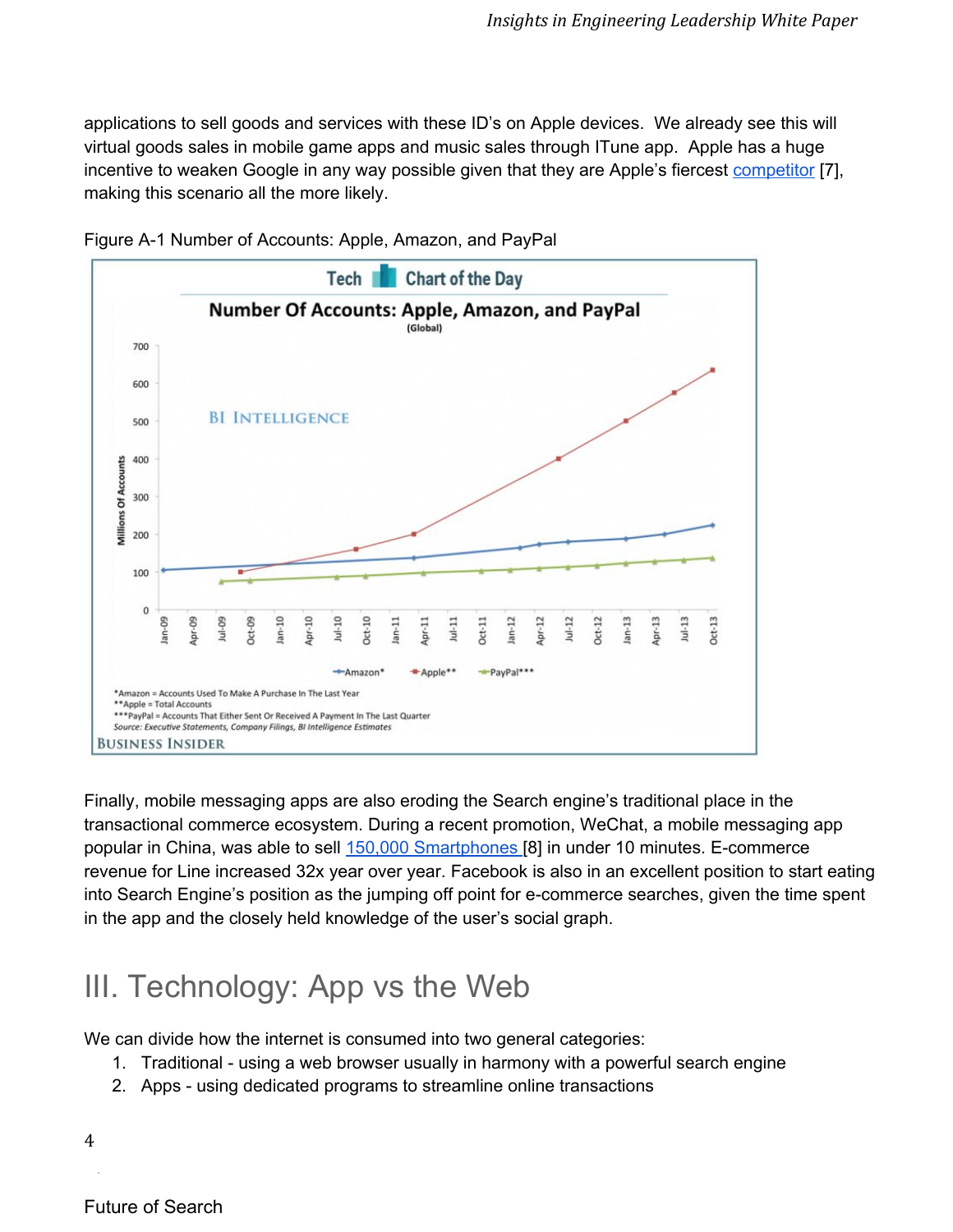Looking at web search, there are three broad categories people satisfy [17]:

1. **Informational** the need is for information or knowledge. A user either wants to learn about something that is archived somewhere, or they would like to consume events, such as the news or sports results.

For knowledge queries, the needs are well met with traditional search engines, and typically a user would use his mobile web browser to do this. For current events, one could use a mobile web browser, or one could use one of many aggregation applications, that gathers events from feeds, usually organized by topic or interests.

2. **Transactional** the need is to perform some action, such as posting an update, booking tickets, or finding directions to the closest coffee shop.

In many cases, vendors offer both mobile aware web sites and mobile apps. Many people choose to install the app over using the web interface. This is in part driven by simplified workflow as we'll outline below. The app becomes a kind of bookmark for future use.

3. **Navigational** the search engine is used almost as a bookmark, to simply direct the user to the first match. For example, querying Amazon simply to get to amazon.com.

Support of navigation for apps installed on one's mobile device can be found in apps such as Aviate[10]. Depending on time of the day or location, Aviate helps its mobile user by presenting the most appropriate apps in its home phone screen. For example, instead of having to find the weather apps in the morning before getting out of the door, Aviate will showcase weather app in the morning at its home screen. Instead of finding yelp app right before lunch time, Aviate will showcase yelp app in the home screen.

#### **Apps versus web search**

Mobile applications offer a few advantages over traditional web pages:

- User interfaces are designed to fit the particular actions a user could want to take without any distraction or layout problems that browsers must deal with. Mobile apps are designed to work on small form factors and generally perform better than websites, that needs to be more generic to cater for a wide variety of browser visitors.
- Apps have user context. It can store user details (such as credit card information) more reliably than a browser can, and it can also store information relevant to the particular action it is designed to do.
- Personalization is easier because users usually are logged into the app. All usage patterns can be tracked closely for personalization.
- Apps have more access to the user's device. They can send push notifications, run in the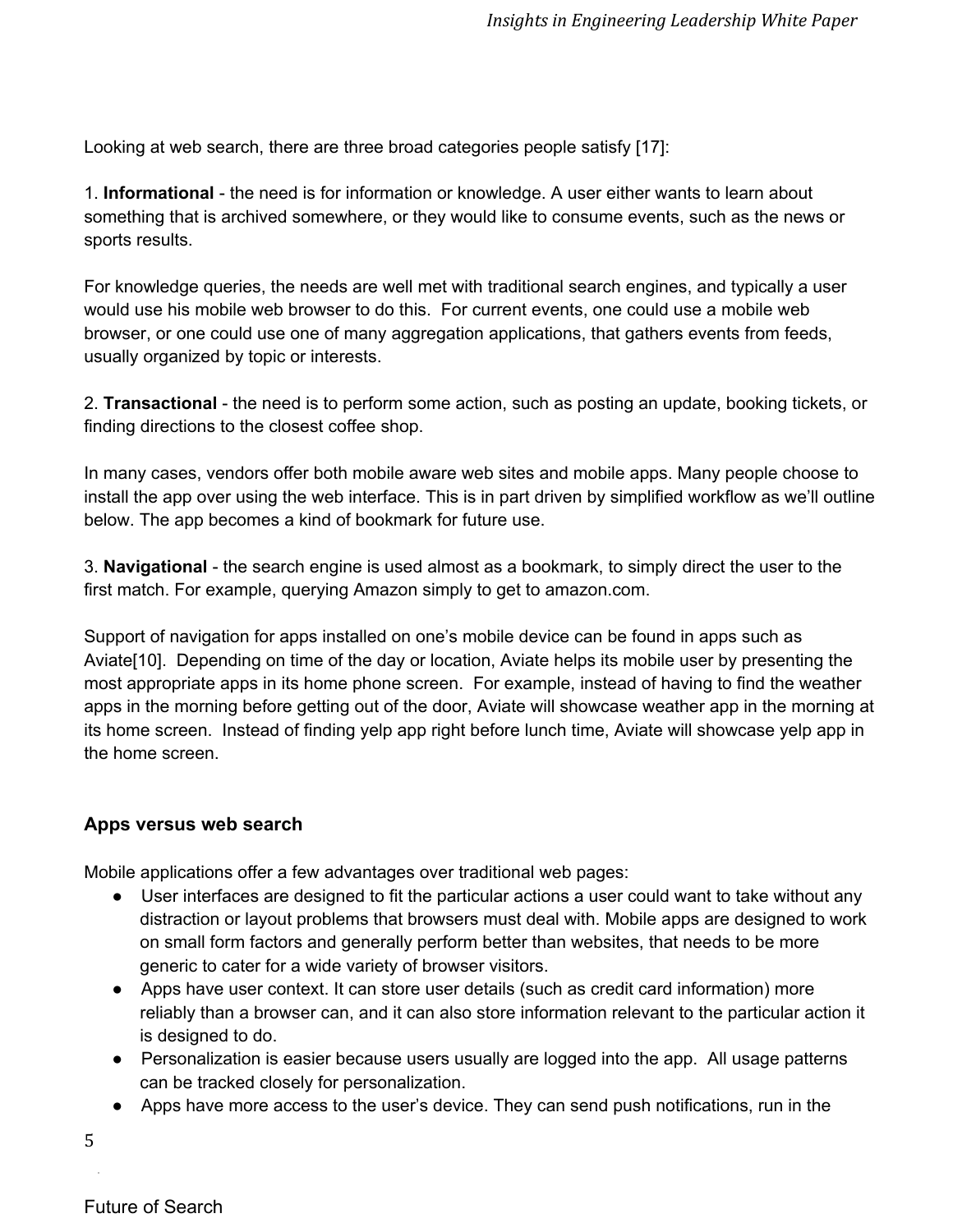background, participate in geofencing (e.g. push a notification when a user is near a store), and can make significant modifications to the UI and easily appear on the home screen.

● Although a bit more subtle, mobile devices are usually set up such that the lock screen protects unauthorized access to the device, but once unlocked, a user typically do not have to re-enter his credentials for the variety of apps they use.

The workflow of mobile apps are also more efficient. For example, traditional web search typically follows this flow:

- 1. launch the browser
- 2. type a query for the search engine,
- 3. examine results, sometimes by clicking forward and backtracking to decide
- 4. navigate to the chosen site to set up the desired action,
- 5. potentially enter credentials and/or other details, like billing information

In contrast, mobile app flow is as follows:

- 1. the user selects the desired action by launching the appropriate app
- 2. perform transaction; all the meta information is automatically provided.

Another powerful difference is that traditional search results aren't always aware of the geographical context in which a search is performed. People use apps to find things to do locally. [9]

This tension is changing how we consume the internet and it's disintermediating the search engine.

However, the steady state would likely not be a world where browsers are extinct. There is still a need for searching for information, and it is interesting to note that online shopping itself is a category where mobile users prefer to use web browsers over mobile apps. Potentially this is due to shopping being an action that is a combination of research (i.e. information need) and an action. [11] There are also various negative social sentiments to having an app for everything. [12]

But as noted above, the reach of apps are increasing fast. The dominance of Facebook, the increasing reach of Twitter and the rise of mobile messaging apps like WhatsApp, Line and WeChat move users away from the open mobile web and into the walled gardens of native apps. While users may not want to install an app for their favorite local delicatessen, they will like be receptive to receive an offer through one of the apps they're already spending 80% of their time using.

# IV. Social & Identity Factors

The apps people have on their devices say something about their interests and their social circles. Cornell University conduct a study [13] that identifies a user as a specific 'appitypes'. An 'Appthusiast' is a user who searches out and downloads the latest apps. An "Appcentric" uses a mobile phone as their main computing device.

The social aspects of these app provide a vehicle for users to receive trusted reviews from their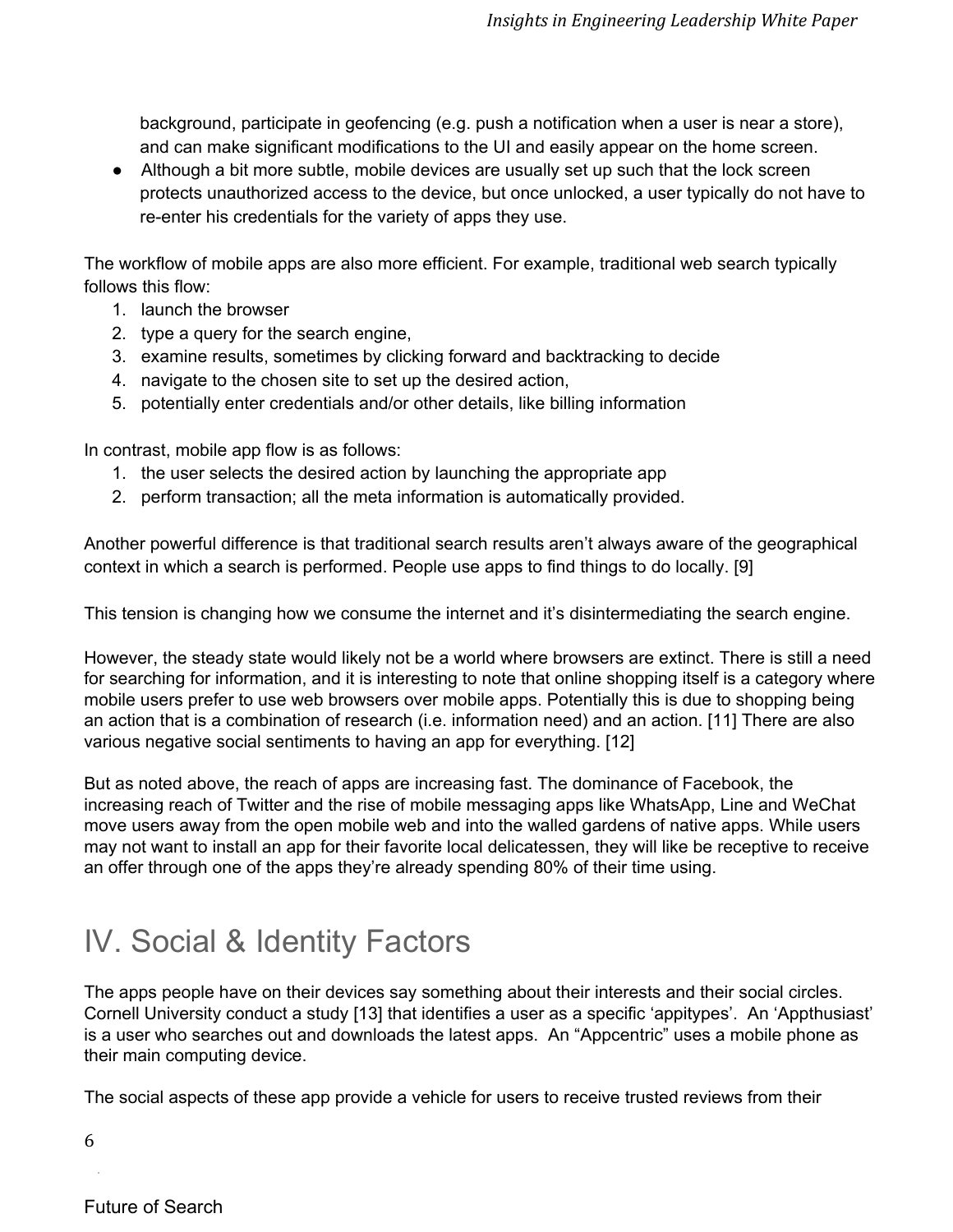friends. A recent [study](http://www.google.com/url?q=http%3A%2F%2Fwww.mediabistro.com%2Falltwitter%2Fsocial-commerce_b46141&sa=D&sntz=1&usg=AFQjCNHXJ2TAb2LFeQXwj5bMelxDBZHOzg) [14] found that over 74 percent of users relied on social networks to help guide purchases.



Choosing the right app is hard, so this is a worthwhile problem to address. in 2010, one in four apps were discarded after first use. [15]

A search engine could use the apps installed to build a better user profile potentially suggesting new apps that would be most compatible with a user's preferences, all based on what other people similar to the user chose. A search engine could also utilize a user's app usage information to have user re-engage with the app or use it as as a negative filter to not suggest certain app.

### V Future for Search Engine & Challenges

Search dominates seeking of information on desktop. With internet user traffic shifting to mobile, the decreasing usage of search on mobile will require search vendors to take action in order to defend their advertising revenue.

Most apps by themselves do not make money. There are a handful of apps that derive advertising revenues, and these are often apps that have a companion presence on the desktop (e.g. Facebook, LinkedIn, Amazon).

The primary revenues for standalone apps come from the services that are procured through them (e.g. Fandango, OpenTable, etc.). These service providers are interested in becoming the premier purveyors of their service.

Future of Search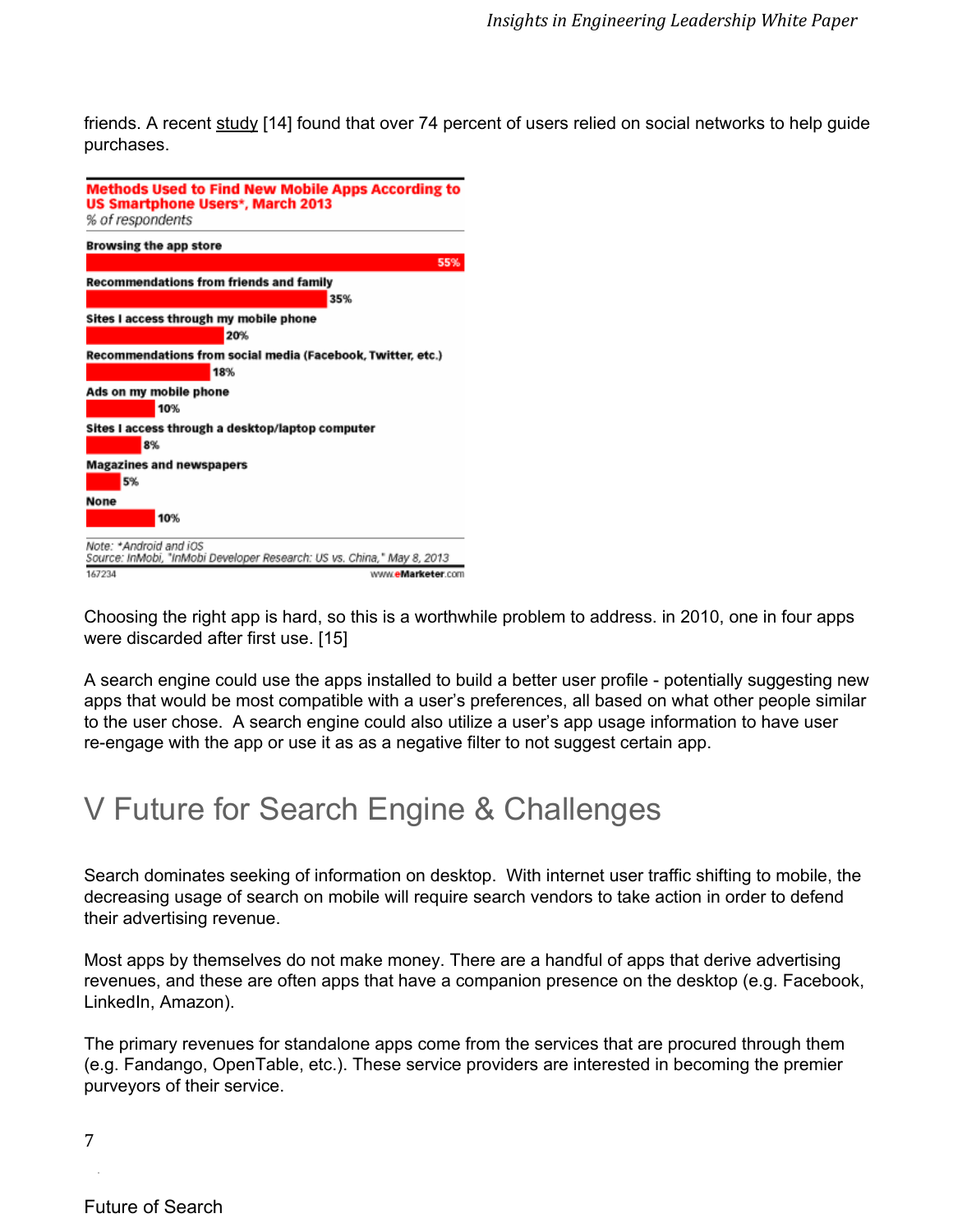As such, there is incentive for apps to be tied to advertising, and search engines are currently the best advertising vendor since they know their users so well.

We see the following outcomes for our hypothesis. Search vendors:

- 1. can pretend nothing happened
- 2. can expand their relationship with users by acquiring competing services or building an app suite
- 3. offer deeper integration indexing apps
- 4. consolidate
- 5. offer a paradigm shift

Let's evaluate each of these:

#### 1. **Search vendors can pretend nothing happened:**

This seems like an unlikely outcome, given that they already see Revenue per Search going down.

#### 2. **Search vendors can expand their relationship with users by acquiring competing services or building an app suite:**

The idea here is to establish alternatives to the leading brands to entice users to spend more time in their walled gardens. You build or buy.

This outcome seems unlikely since building would require tremendous energy - you're trying to outdo an established business with divided focus and a late start. Acquisition is a better choice, but even here you may have to settle for the number 2 or 3 player.

#### 3. **Search vendors can integrate much deeper with apps:**

Apps can integrate with search indexing in a way that search results could include pointers to apps users already have installed. The integration can be made powerful enough to launch the app and navigate automatically to the right context when such a result is selected.

#### 4. **Search vendors can consolidate:**

They're going to try to beat each other up first. This could happen eventuality if they fail at all their other options, but this probably longer term than the scope of our hypothesis.

#### 5. **Search vendors can offer a paradigm shift:**

The idea here is that they change the game in such a way that they become indispensable.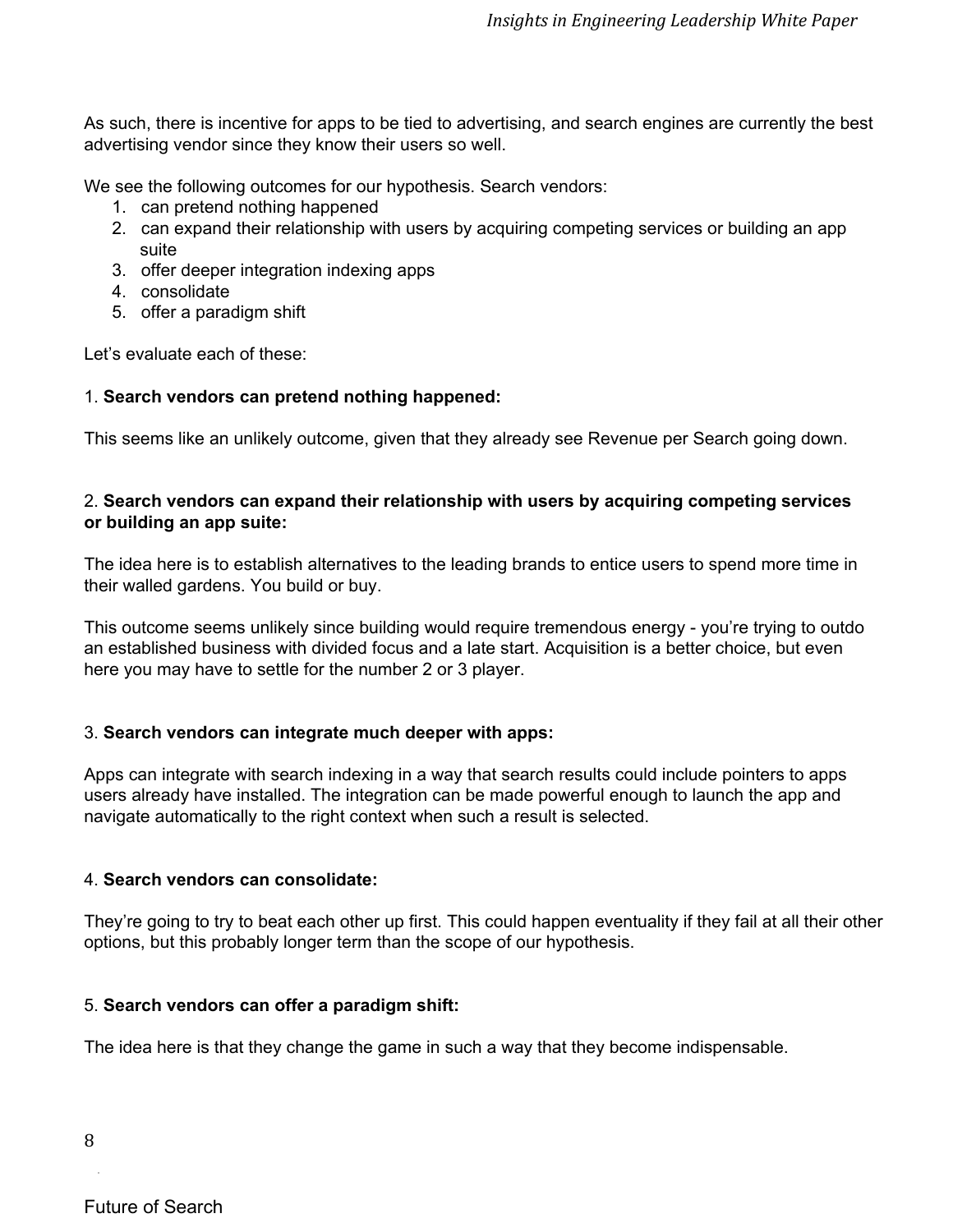#### **Reduction in complexity for users**

The test we apply to offer likely outcomes is related to the burden users face today. As mentioned, the traditional web search and even using apps are all fairly cumbersome methods to get things done. The shift from web search to using apps directly is actually a movement towards simplicity.

If we take simplifying to the extreme, our prediction is that search engines could evolve into virtual assistants, much like Siri, Google Now and Cortana.

Basically they provide seamless and almost magical experience.

We see applications integrate into the back-end of these assistants in a way the user do not interact with them directly, but instead just benefit from their services.

Users will benefit from lower cognitive load choosing the right app or service, and will benefit from superior personalization. Search engines know their users well since they understand their broad interests. Apps know their users well in their particular vertical domain. The combination is even more powerful.

### VI Summarize and Predict Opportunity

As app and brand service provider gains eyeballs, money follows. This posts significant threat to the search engines' lucrative revenue stream.

In order for search engines to protect its advertising revenue and counteract the threats of service providers, search engines must use their vast knowledge of the entire web and app content, combined with their intimate knowledge of their users, to provide a superior search result. In addition, search engines must provide comprehensive deep links into native mobile apps. This will ensure they can continue to provide the optimal search results for every query. Lastly, search engines should evolve into virtual assistants who solves user's problems (queries) directly with tighter integration with apps.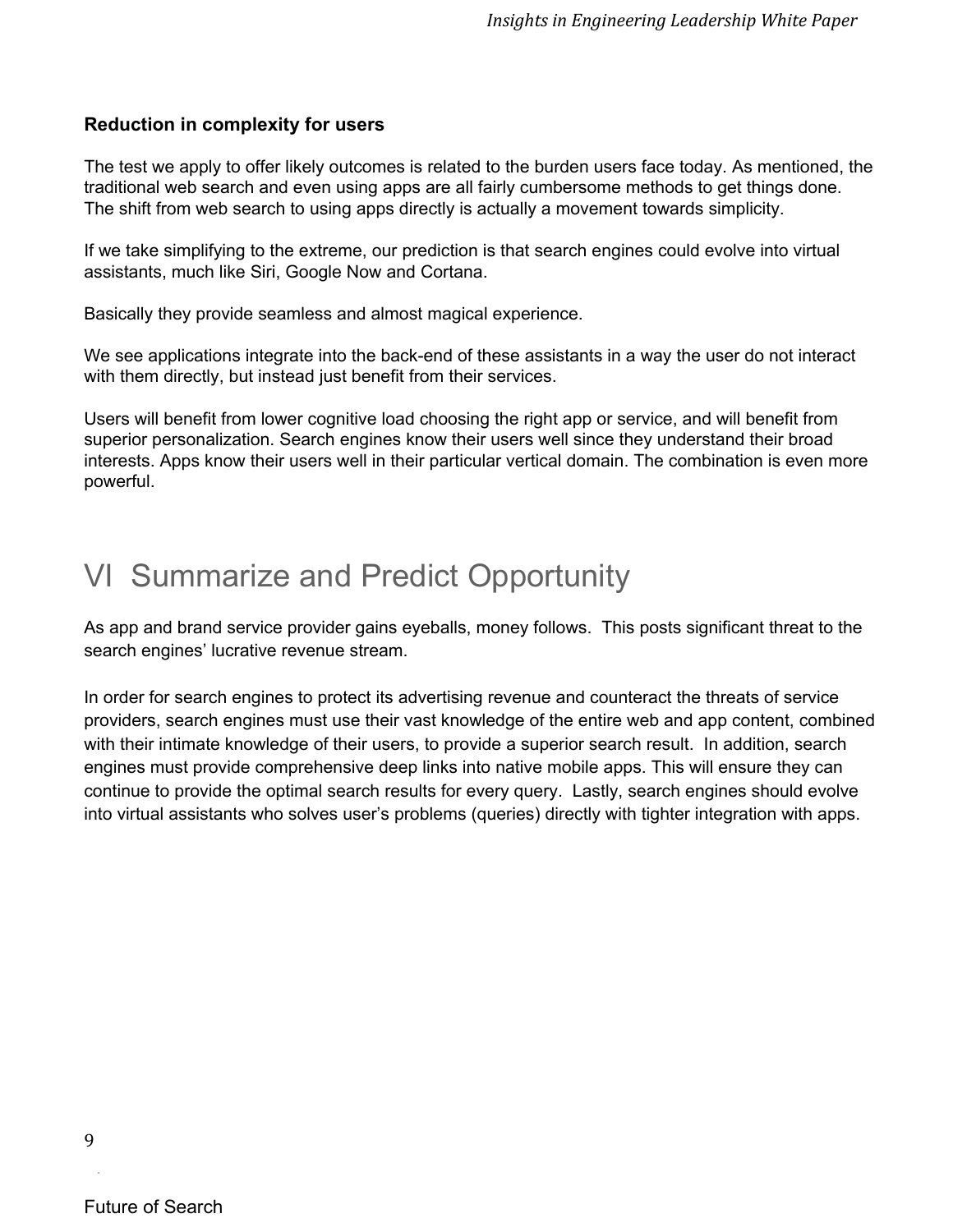# Bibliography

[1] "Global Mobile Statistics 2013 Section E: Mobile Apps, App Stores, Pricing and Failure Rates." Accessed April 7, 2014. http://mobithinking.com/mobile-marketing-tools/latest-mobile-stats/e.

[2] "App Downloads Will Double in Next Four Years." Accessed April 7, 2014.

http://www.emarketer.com/Article/App-Downloads-Will-Double-Next-Four-Years/1010579.

[3] Wed, Simon Khalaf on, Apr 03, and 2013. "Flurry Five-Year Report: It's an App World. The Web Just Lives in It." Accessed April 7, 2014.

http://blog.flurry.com/bid/95723/Flurry-Five-Year-Report-It-s-an-App-World-The-Web-Just-Lives-in-It.

[4] S, Greg, oval Staff Writer, and CNET News. "Southwest Soars without Travel Sites CNET News." *CNET. Accessed April 7, 2014. http://news.cnet.com/2100-1017-881149.html.* 

[5] "As Deal With Twitter Expires, Google Realtime Search Goes Offline." *Search Engine Land*. Accessed April 7, 2014.

http://searchengineland.com/as-deal-with-twitter-expires-google-realtime-search-goes-offline-84175.

[6] "CHART OF THE DAY: Apple Has 600 Million Accounts, Blowing Away Every Other Company." *Business Insider*. Accessed April 7, 2014.

http://www.businessinsider.com/chart-of-the-day-apple-has-600-million-accounts-blowing-away-every -other-company-2013-11.

[7] Fiegerman, Seth. "Google Tops Exxon Mobil to Become World's 2nd Most Valuable Company." *Mashable*, February 7, 2014.

http://mashable.com/2014/02/07/google-second-most-valuable-company/.

[8] "Xiaomi Sold 150,000 Smartphones In 10 Minutes On WeChat." *The Next Web*. Accessed April 7, 2014.

http://thenextweb.com/asia/2013/11/28/chinas-xiaomi-sold-150000-smartphones-10-minutes-using-ch at-app/.

[8] "Travelers Seek Out Local Info via Mobile." Accessed April 7, 2014.

http://www.emarketer.com/Article/Travelers-Seek-Local-Info-via-Mobile/1010197.

[9] "Aviate | Tint." Accessed April 7, 2014. [https://www.tintup.com/aviate](https://www.google.com/url?q=https%3A%2F%2Fwww.tintup.com%2Faviate&sa=D&sntz=1&usg=AFQjCNHE74y_fGuYLvzP_1GpffVtbtlnkA).

[10] "Global Mobile Statistics 2013 Section E: Mobile Apps, App Stores, Pricing and Failure Rates." Accessed April 7, 2014.

http://mobithinking.com/mobile-marketing-tools/latest-mobile-stats/e#appwebsubstitute.

[11] "Tumblr Blog Says What Everyone Thinks: I Don't Want Your App." *The Next Web*. Accessed April 7, 2014.

10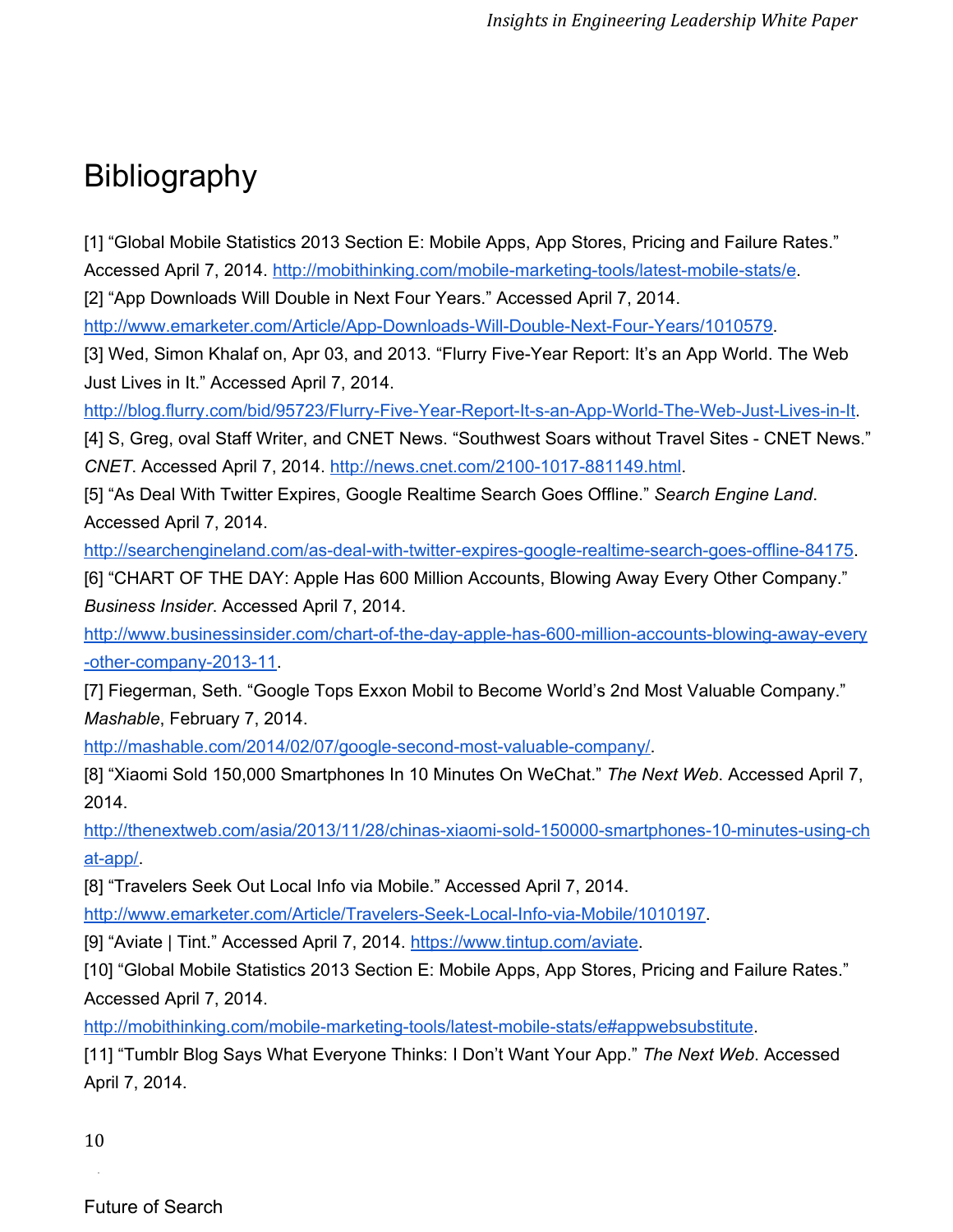http://thenextweb.com/shareables/2013/05/12/this-tumblr-says-what-everyone-is-thinking-i-dont-want-t o-download-your-app/

[12] "You Are What You App: Choice of Smartphone Applications Define Your Computing Style." *ScienceDaily*. Accessed April 7, 2014.

http://www.sciencedaily.com/releases/2011/02/110215144423.htm.

[13] "The Rise Of Social Commerce Incredible Statics, Facts & Figures [INFOGRAPHIC]" All Twitter. Accessed April 7, 2014.

http://www.mediabistro.com/alltwitter/social-commerce\_b46141

[14] "Global Mobile Statistics 2013 Section E: Mobile Apps, App Stores, Pricing and Failure Rates." Accessed April 7, 2014.

http://mobithinking.com/mobile-marketing-tools/latest-mobile-stats/e#mobile-app-flops.

[15] "iOS: Understanding iBeacon." Accessed April 7, 2014. [http://support.apple.com/kb/HT6048.](http://www.google.com/url?q=http%3A%2F%2Fsupport.apple.com%2Fkb%2FHT6048&sa=D&sntz=1&usg=AFQjCNHtw66j9Amqz8CE3zEU9fAtjXDFTw)

[16] "BLE vs. NFC: The Future of Mobile Consumer Engagement Now [infographic] |

MobilePaymentsToday.com." Accessed April 7, 2014.

http://www.mobilepaymentstoday.com/blog/12157/BLE-vs-NFC-The-future-of-mobile-consumer-enga gement-now-infographic.

[17] Andrei Z. Broder: A taxonomy of web search. SIGIR Forum 36(2): 310 (2002)